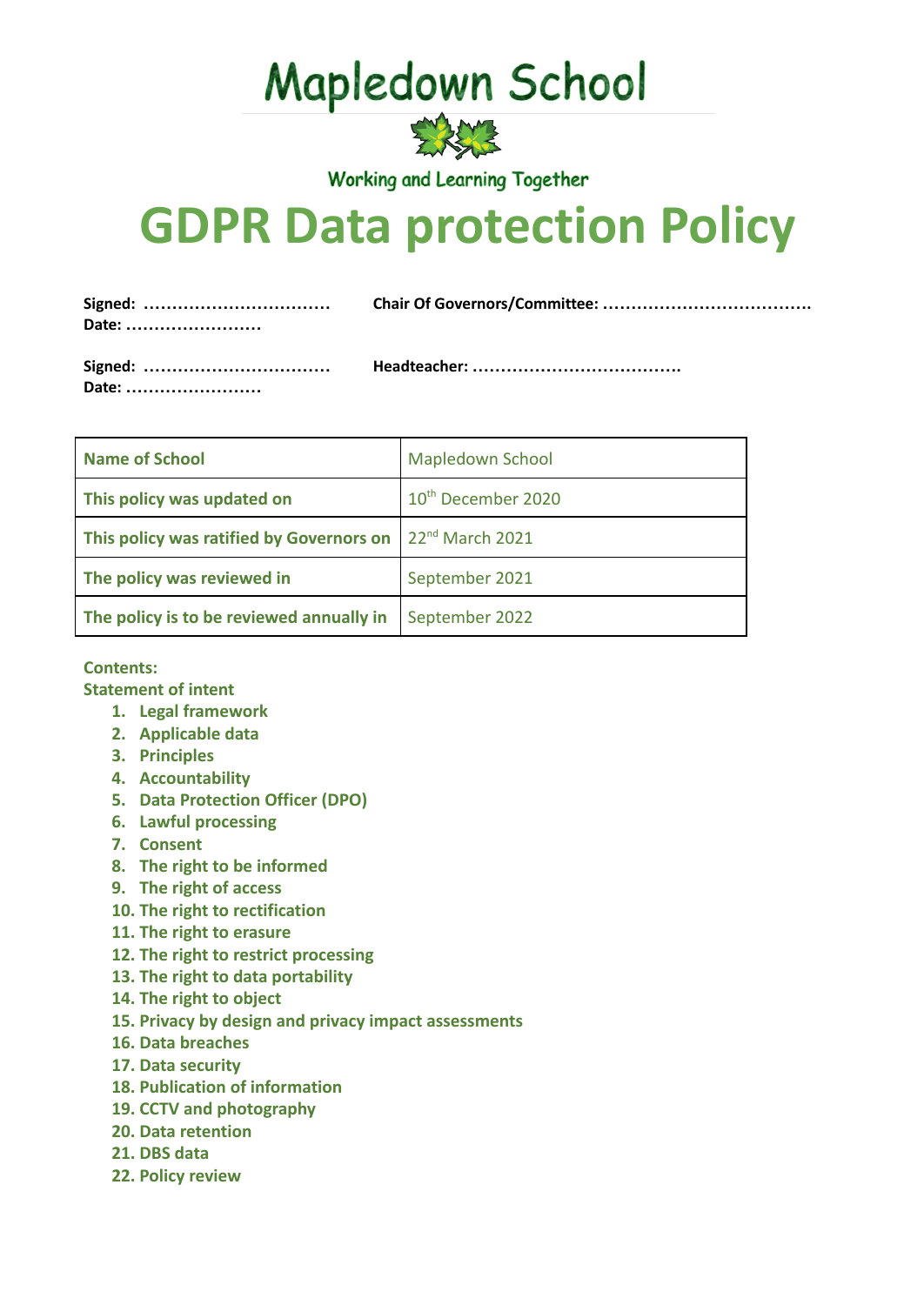## **Statement of intent**

Mapledown School is required to keep and process certain information about its staff members, pupils, parents and carers and contractors in accordance with its legal obligations under the GDPR.

The school may, from time to time, be required to share personal information about its staff, pupils, parents and carers and contractors with other organisations, mainly the LA, other schools and educational bodies, and potentially children's services.

This policy is in place to ensure all staff and governors are aware of their responsibilities and outlines how the school complies with the following core principles of the GDPR.

Organisational methods for keeping data secure are imperative, and Mapledown School believes that it is good practice to keep clear practical policies, backed up by written procedures.

This policy complies with the requirements set out in the GDPR, which came into effect on 25 May 2018. The government have confirmed that the UK's decision to leave the EU will not affect the commencement of the GDPR.

## **1. Legal framework**

1.1. This policy has due regard to legislation, including, but not limited to the following:

- The General Data Protection Regulation
- The Freedom of Information Act 2000
- The Education (Pupil Information) (England) Regulations 2005 (as amended in 2016)
- The Freedom of Information and Data Protection (Appropriate Limit and Fees) Regulations 2004
- The School Standards and Framework Act 1998
- The Data Protection Act 2018

## 1.2. This policy also has regard to the following guidance:

ICO (2018) 'Guide to the General Data Protection Regulation (GDPR)'

DfE (2018) 'Data protection: a toolkit for schools'

- 1.3. This policy will be implemented in conjunction with the following other school documents:
	- Mapledown GDPR privacy notice for pupils and their families
	- Mapledown Images and Videos Parental Consent Form
	- Mapledown GDPR privacy notice for Workforce
	- E-Safety Policy
	- eSecurity policy
	- Responsible ICT Use at Mapledown School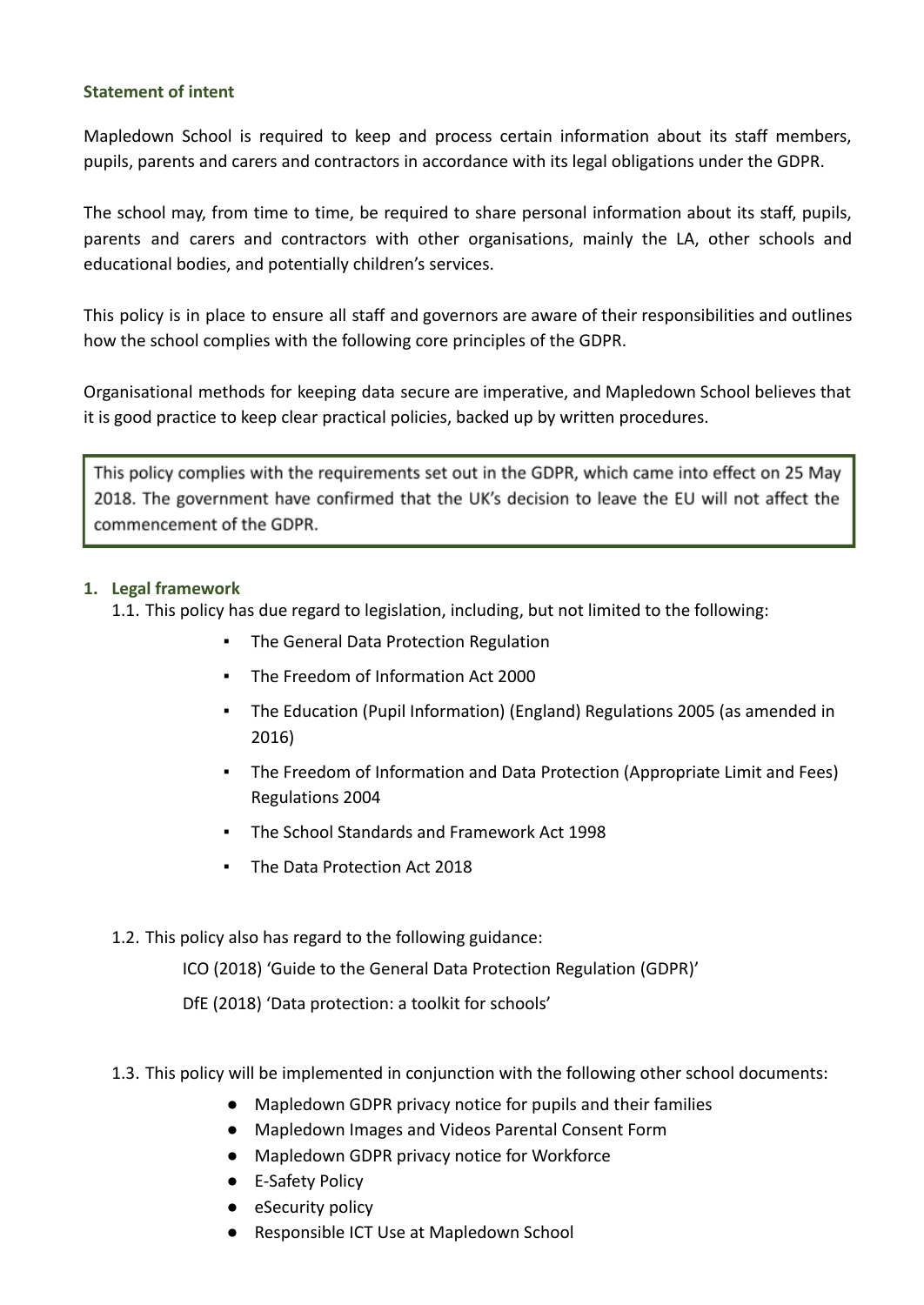# **2. Applicable data**

- 2.1. For the purpose of this policy, **personal data** refers to information that relates to an identifiable, living individual, including information such as an online identifier, e.g. an IP address. The GDPR applies to both automated personal data and to manual filing systems, where personal data is accessible according to specific criteria, as well as to chronologically ordered data and pseudonymised data, e.g. key-coded.
- 2.2. **Sensitive personal data** is referred to in the GDPR as 'special categories of personal data', which are broadly the same as those in the Data Protection Act (DPA) 1998. These specifically include the processing of genetic data, biometric data and data concerning health matters.

# **3. Principles**

3.1. In accordance with the requirements outlined in the GDPR, personal data will be:

Processed lawfully, fairly and in a transparent manner in relation to individuals.

Collected for specified, explicit and legitimate purposes and not further processed in a manner that is incompatible with those purposes; further processing for archiving purposes in the public interest, scientific or historical research purposes or statistical purposes shall not be considered to be incompatible with the initial purposes.

Adequate, relevant and limited to what is necessary in relation to the purposes for which they are processed.

Accurate and, where necessary, kept up-to-date; every reasonable step must be taken to ensure that personal data that are inaccurate, having regard to the purposes for which they are processed, are erased or rectified without delay.

Kept in a form which permits identification of data subjects for no longer than is necessary for the purposes for which the personal data are processed; personal data may be stored for longer periods, insofar as the personal data will be processed solely for archiving purposes in the public interest, scientific or historical research purposes or statistical purposes, subject to implementation of the appropriate technical and organisational measures required by the GDPR in order to safeguard the rights and freedoms of individuals.

Processed in a manner that ensures appropriate security of the personal data, including protection against unauthorised or unlawful processing and against accidental loss, destruction or damage, using appropriate technical or organisational measures.

3.2. The GDPR also requires that "the controller shall be responsible for, and able to demonstrate, compliance with the principles".

# **4. Accountability**

- 4.1. Mapledown School will implement appropriate technical and organisational measures to demonstrate that data is processed in line with the principles set out in the GDPR.
- 4.2. The school will provide comprehensive, clear and transparent privacy policies.
- 4.3. Records of activities relating to higher risk processing will be maintained, such as the processing of activities that: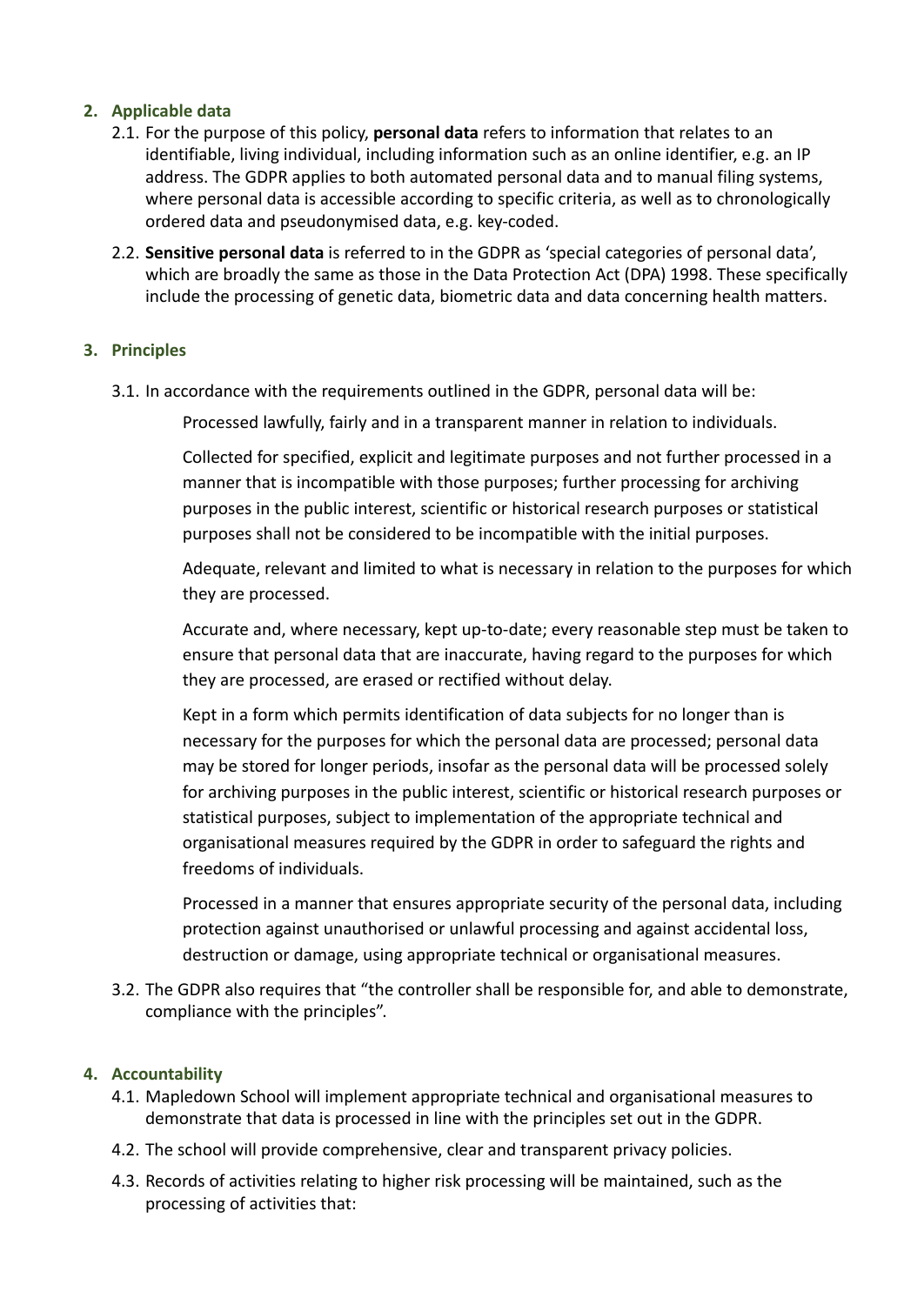- Are not occasional.
- Could result in a risk to the rights and freedoms of individuals.
- Involve the processing of special categories of data or criminal conviction and offence data.
- 4.4. Internal records of processing activities will include the following:
	- Name and details of the organisation
	- Purpose(s) of the processing
	- Description of the categories of individuals and personal data
	- Retention schedules
	- Categories of recipients of personal data
	- Description of technical and organisational security measures
	- Details of transfers to third countries, including documentation of the transfer mechanism safeguards in place
- 4.5. The school will implement measures that meet the principles of data protection by design and data protection by default, such as:
	- Data minimisation.
	- Transparency.
	- Allowing individuals to monitor processing.
	- Continuously creating and improving security features.
- 4.6. Data protection impact assessments will be used, where appropriate.

# **5. Data protection officer (DPO)**

- 5.1. A DPO will be appointed in order to:
	- Inform and advise the school and its employees about their obligations to comply with the GDPR and other data protection laws.
	- Monitor the school's compliance with the GDPR and other laws, including managing internal data protection activities, advising on data protection impact assessments, conducting internal audits, and providing the required training to staff members.
- 5.2. An existing employee can be appointed to the role of DPO provided that their duties are compatible with the duties of the DPO and do not lead to a conflict of interests.
- 5.3. The individual appointed as DPO will have professional experience and knowledge of data protection law, particularly that in relation to schools.
- 5.4. The DPO will report to the highest level of management at the school, which is the head teacher.
- 5.5. The DPO will operate independently and will not be dismissed or penalised for performing their task.
- 5.6. Sufficient resources will be provided to the DPO to enable them to meet their GDPR obligations.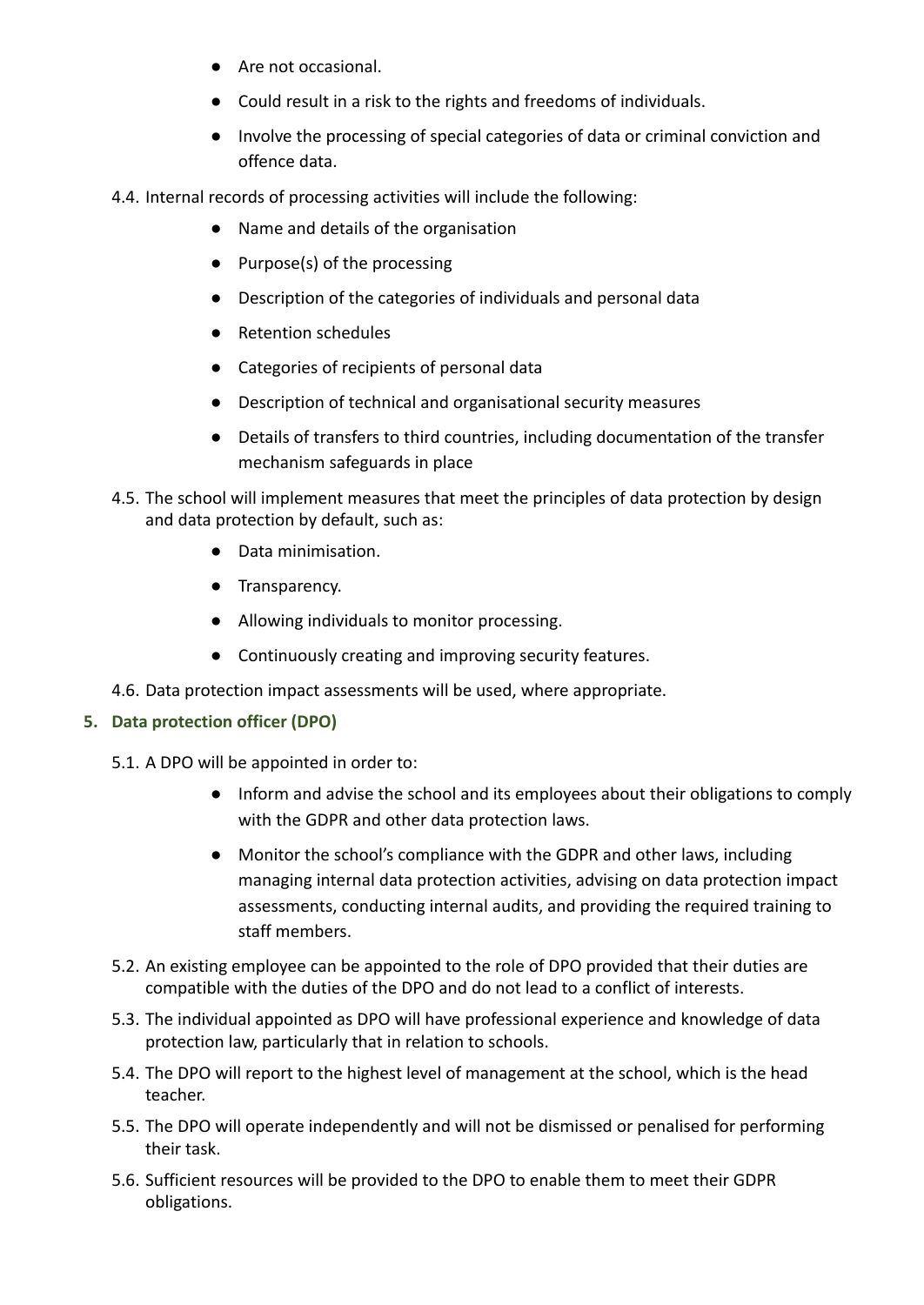## **6. Lawful processing**

- 6.1. The legal basis for processing data will be identified and documented prior to data being processed.
- 6.2. Under the GDPR, data will be lawfully processed under the following conditions:

The consent of the data subject has been obtained.

Processing is necessary for:

- Compliance with a legal obligation.
- The performance of a task carried out in the public interest or in the exercise of official authority vested in the controller.
- For the performance of a contract with the data subject or to take steps to enter into a contract.
- Protecting the vital interests of a data subject or another person.
- For the purposes of legitimate interests pursued by the controller or a third party, except where such interests are overridden by the interests, rights or freedoms of the data subject. (This condition is not available to processing undertaken by the school in the performance of its tasks.)
- 6.3. Sensitive data will only be processed under the following conditions:
	- Explicit consent of the data subject, unless reliance on consent is prohibited by EU or Member State law.
	- Processing carried out by a not-for-profit body with a political, philosophical, religious or trade union aim provided the processing relates only to members or former members (or those who have regular contact with it in connection with those purposes) and provided there is no disclosure to a third party without consent.
	- Processing relates to personal data manifestly made public by the data subject.
	- Processing is necessary for:
		- Carrying out obligations under employment, social security or social protection law, or a collective agreement.
		- Protecting the vital interests of a data subject or another individual where the data subject is physically or legally incapable of giving consent.
		- The establishment, exercise or defence of legal claims or where courts are acting in their judicial capacity.
		- Reasons of substantial public interest on the basis of Union or Member State law which is proportionate to the aim pursued and which contains appropriate safeguards.
		- The purposes of preventative or occupational medicine, for assessing the working capacity of the employee, medical diagnosis, the provision of health or social care or treatment or management of health or social care systems and services on the basis of Union or Member State law or a contract with a health professional.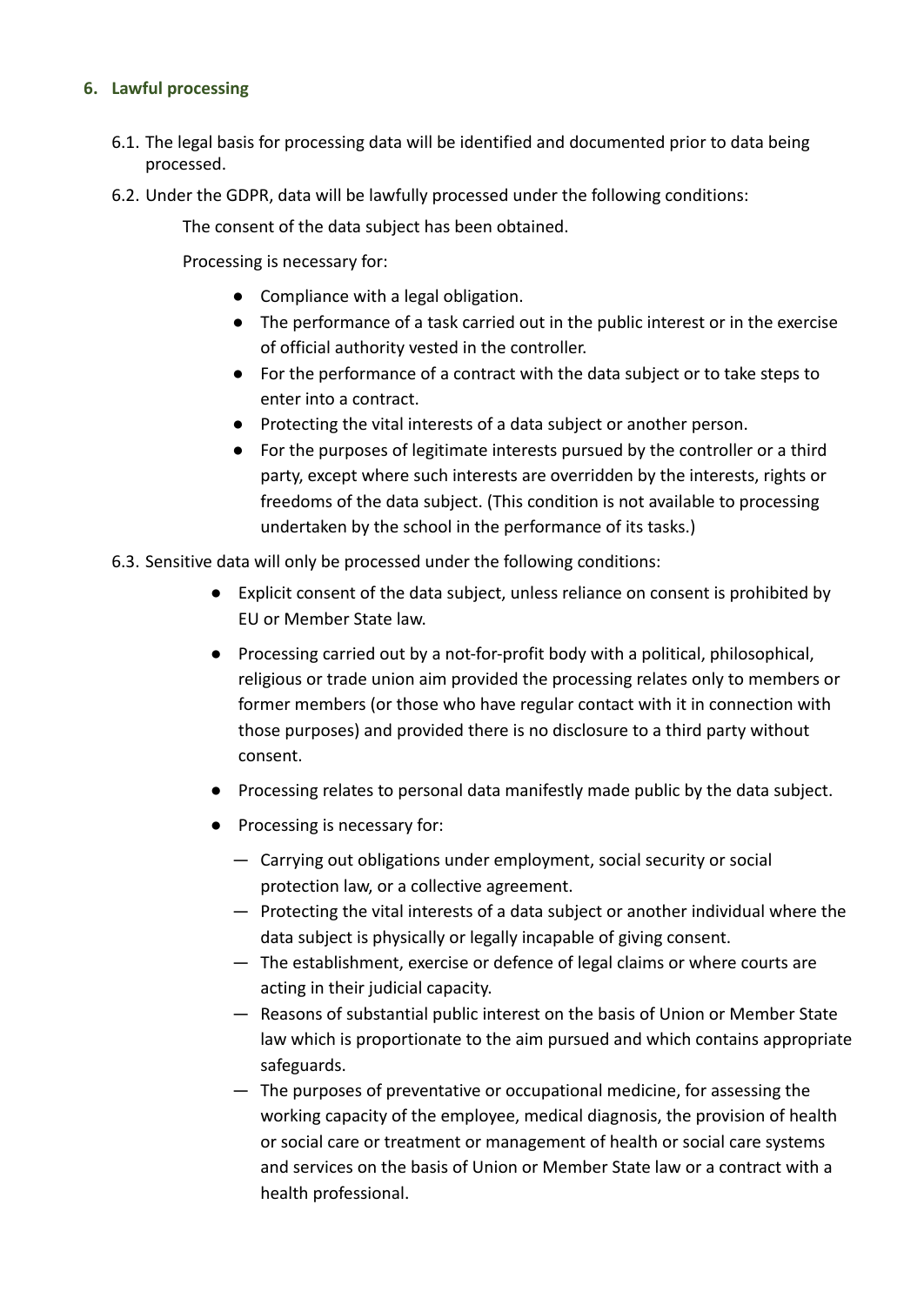- Reasons of public interest in the area of public health, such as protecting against serious cross-border threats to health or ensuring high standards of healthcare and of medicinal products or medical devices.
- Archiving purposes in the public interest, or scientific and historical research purposes or statistical purposes in accordance with article 89(1).

# **7. Consent**

- 7.1. Consent must be a positive indication. It cannot be inferred from silence, inactivity or pre-ticked boxes.
- 7.2. Consent will only be accepted where it is freely given, specific, informed and an unambiguous indication of the individual's wishes.
- 7.3. Where consent is given, a record will be kept documenting how and when consent was given.
- 7.4. The school ensures that consent mechanisms meet the standards of the GDPR. Where the standard of consent cannot be met, an alternative legal basis for processing the data must be found, or the processing must cease.
- 7.5. Consent accepted under the DPA will be reviewed to ensure it meets the standards of the GDPR; however, acceptable consent obtained under the DPA will not be reobtained.
- 7.6. Consent can be withdrawn by the individual at any time.
- 7.7. The consent of parents will be sought prior to the processing of their children's data.

# **8. Sharing data without consent**

- 8.1. The school may share information without consent in specific circumstances. To determine whether information can be shared without consent, the school will identify one of the other lawful bases for processing:
	- **Contract** the processing is necessary for a contract held between the school and individual, or because the individual has asked the school to take specific tests before entering into a contract.
	- **Legal obligation** the processing is necessary for the school to comply with the law (not including contractual obligations).
	- **Vital interests** the processing is necessary to protect someone's life.
	- **Public task** the processing is necessary for the school to perform a task in the public interest or for its official functions, and the task or function has a clear basis in law.
	- **Legitimate interests** the processing is necessary for the school's legitimate interests or the legitimate interests of a third party, unless there is good reason to protect the individual's personal data which overrides those legitimate interests.
- 8.2. Where the school is able to justify one of the lawful bases outlined in 8.1, an [exemption](https://ico.org.uk/for-organisations/guide-to-the-general-data-protection-regulation-gdpr/exemptions/) applies, or there is a requirement under another law, information may be shared without consent.
- 8.3. Specifically, the GDPR does not prevent, or limit, the sharing of information for the purposes of keeping children safe, and information may be shared without consent if to gain consent would place a child at risk.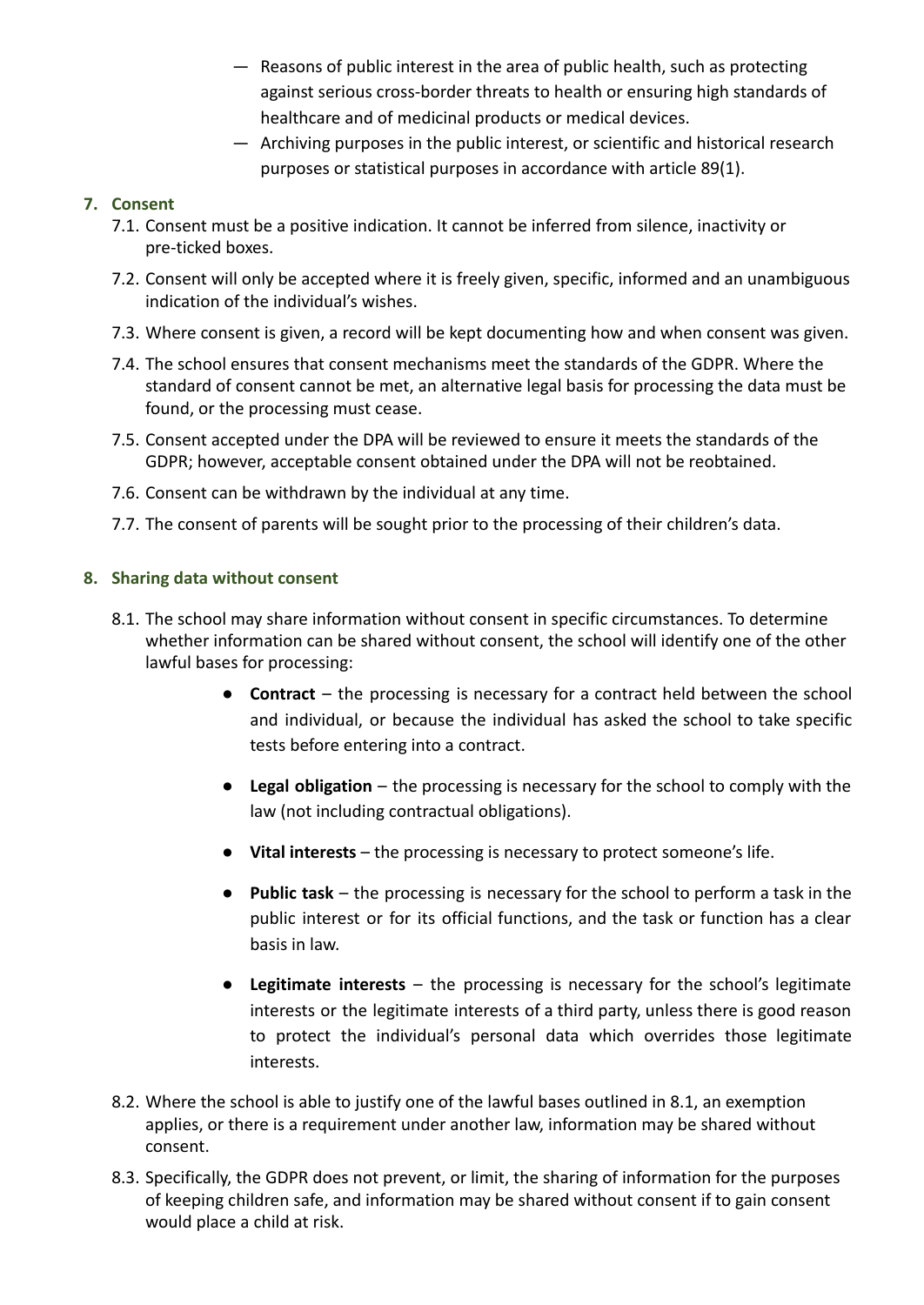## **9. The right to be informed**

- 9.1. Adults and children have the same right to be informed about how the school uses their data.
- 9.2. The privacy notice supplied to individuals in regards to the processing of their personal data will be written in clear, plain language which is concise, transparent, easily accessible and free of charge.
- 9.3. In relation to data obtained both directly from the data subject and not obtained directly from the data subject, the following information will be supplied within the privacy notice:
	- The identity and contact details of the data controller (the school) and the DPO.
	- The purpose of, and the legal basis for, processing the data.
	- The legitimate interests of the controller or third party.
	- Any recipient or categories of recipients of the personal data.
	- Details of transfers to third countries and the safeguards in place.
	- The retention period of criteria used to determine the retention period.
	- The existence of the data subject's rights, including the right to:
	- Withdraw consent at any time.
	- Lodge a complaint with a supervisory authority.
- The existence of automated decision making, including profiling, how decisions are made, the significance of the process and the consequences.
- 9.4. Where data is obtained directly from the data subject, information regarding whether the provision of personal data is part of a statutory or contractual requirement, as well as any possible consequences of failing to provide the personal data, will be provided.
- 9.5. Where data is not obtained directly from the data subject, information regarding the categories of personal data that the school holds, the source that the personal data originates from and whether it came from publicly accessible sources, will be provided.
- 9.6. For data obtained directly from the data subject, this information will be supplied at the time the data is obtained.
- 9.7. In relation to data that is not obtained directly from the data subject, this information will be supplied:
	- Within one month of having obtained the data.
	- If disclosure to another recipient is envisaged, at the latest, before the data are disclosed.
	- If the data are used to communicate with the individual, at the latest, when the first communication takes place.

## **10. The right of access**

10.1 Individuals have the right to obtain confirmation that their data is being processed.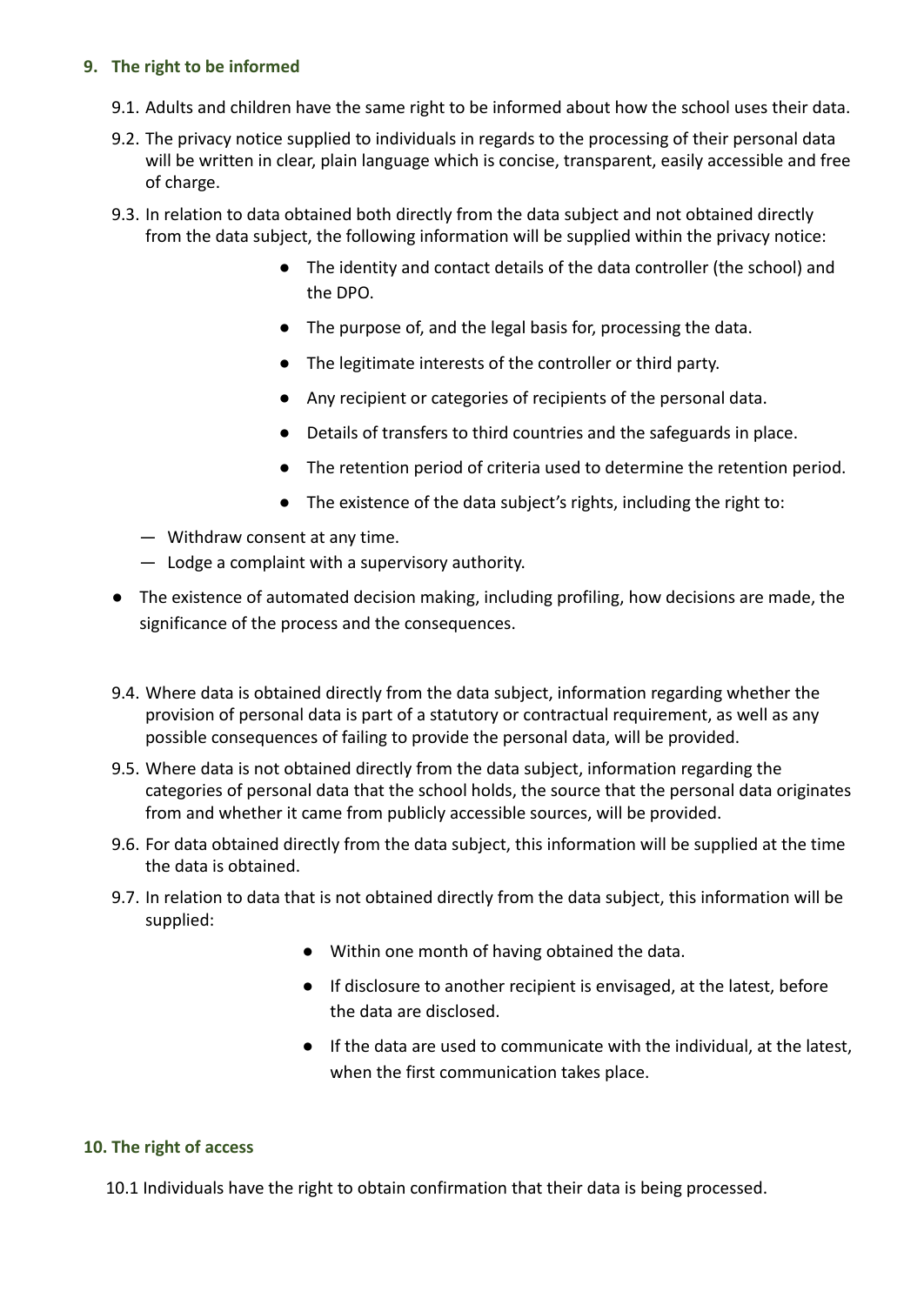10.2. Individuals have the right to submit a subject access request (SAR) to gain access to their personal data in order to verify the lawfulness of the processing.

10.3. The school will verify the identity of the person making the request before any information is supplied.

10.4. A copy of the information will be supplied to the individual free of charge; however, the school may impose a 'reasonable fee' to comply with requests for further copies of the same information.

10.5. Where a SAR has been made electronically, the information will be provided in a commonly used electronic format.

10.6. Where a request is manifestly unfounded, excessive or repetitive, a reasonable fee will be charged.

10.7. All fees will be based on the administrative cost of providing the information.

10.8. All requests will be responded to without delay and at the latest, within one month of receipt.

10.9. In the event of numerous or complex requests, the period of compliance will be extended by a further two months. The individual will be informed of this extension, and will receive an explanation of why the extension is necessary, within one month of the receipt of the request.

10.10. Where a request is manifestly unfounded or excessive, the school holds the right to refuse to respond to the request. The individual will be informed of this decision and the reasoning behind it, as well as their right to complain to the supervisory authority and to a judicial remedy, within one month of the refusal.

10.11. In the event that a large quantity of information is being processed about an individual, the school will ask the individual to specify the information the request is in relation to.

# **11. The right to rectification**

11.1. Individuals are entitled to have any inaccurate or incomplete personal data rectified.

11.2. Where the personal data in question has been disclosed to third parties, the school will inform them of the rectification where possible.

11.3. Where appropriate, the school will inform the individual about the third parties that the data has been disclosed to.

11.4. Requests for rectification will be responded to within one month; this will be extended by two months where the request for rectification is complex.

11.5. Where no action is being taken in response to a request for rectification, the school will explain the reason for this to the individual, and will inform them of their right to complain to the supervisory authority and to a judicial remedy.

# **12. The right to erasure**

12.1. Individuals hold the right to request the deletion or removal of personal data where there is no compelling reason for its continued processing.

12.2. Individuals have the right to erasure in the following circumstances:

- Where the personal data is no longer necessary in relation to the purpose for which it was originally collected/processed
- When the individual withdraws their consent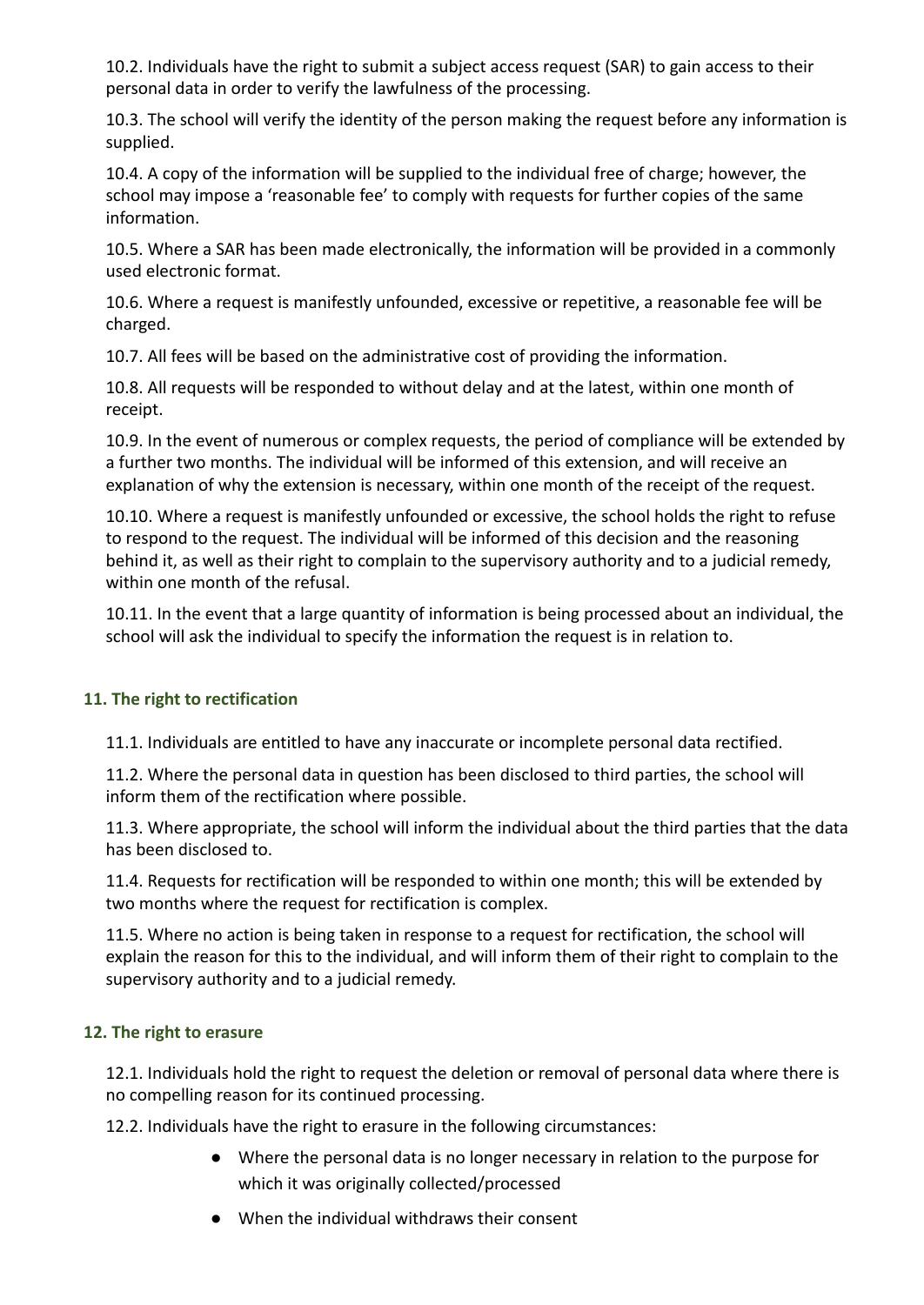- When the individual objects to the processing and there is no overriding legitimate interest for continuing the processing
- The personal data was unlawfully processed
- The personal data is required to be erased in order to comply with a legal obligation
- The personal data is processed in relation to the offer of information society services to a child

12.3. The school has the right to refuse a request for erasure where the personal data is being processed for the following reasons:

- To exercise the right of freedom of expression and information
- To comply with a legal obligation for the performance of a public interest task or exercise of official authority
- For public health purposes in the public interest
- For archiving purposes in the public interest, scientific research, historical research or statistical purposes
- The exercise or defence of legal claims

12.4. Where personal data has been disclosed to third parties, they will be informed about the erasure of the personal data, unless it is impossible or involves disproportionate effort to do so.

12.5. Where personal data has been made public within an online environment, the school will inform other organisations who process the personal data to erase links to and copies of the personal data in question.

# **13. The right to restrict processing**

13.1. Individuals have the right to block or suppress the school's processing of personal data.

13.2. In the event that processing is restricted, the school will store the personal data, but not further process it, guaranteeing that just enough information about the individual has been retained to ensure that the restriction is respected in future.

13.3. The school will restrict the processing of personal data in the following circumstances:

- Where an individual contests the accuracy of the personal data, processing will be restricted until the school has verified the accuracy of the data
- Where an individual has objected to the processing and the school is considering whether their legitimate grounds override those of the individual
- Where processing is unlawful and the individual opposes erasure and requests restriction instead
- Where the school no longer needs the personal data but the individual requires the data to establish, exercise or defend a legal claim

13.4. If the personal data in question has been disclosed to third parties, the school will inform them about the restriction on the processing of the personal data, unless it is impossible or involves disproportionate effort to do so.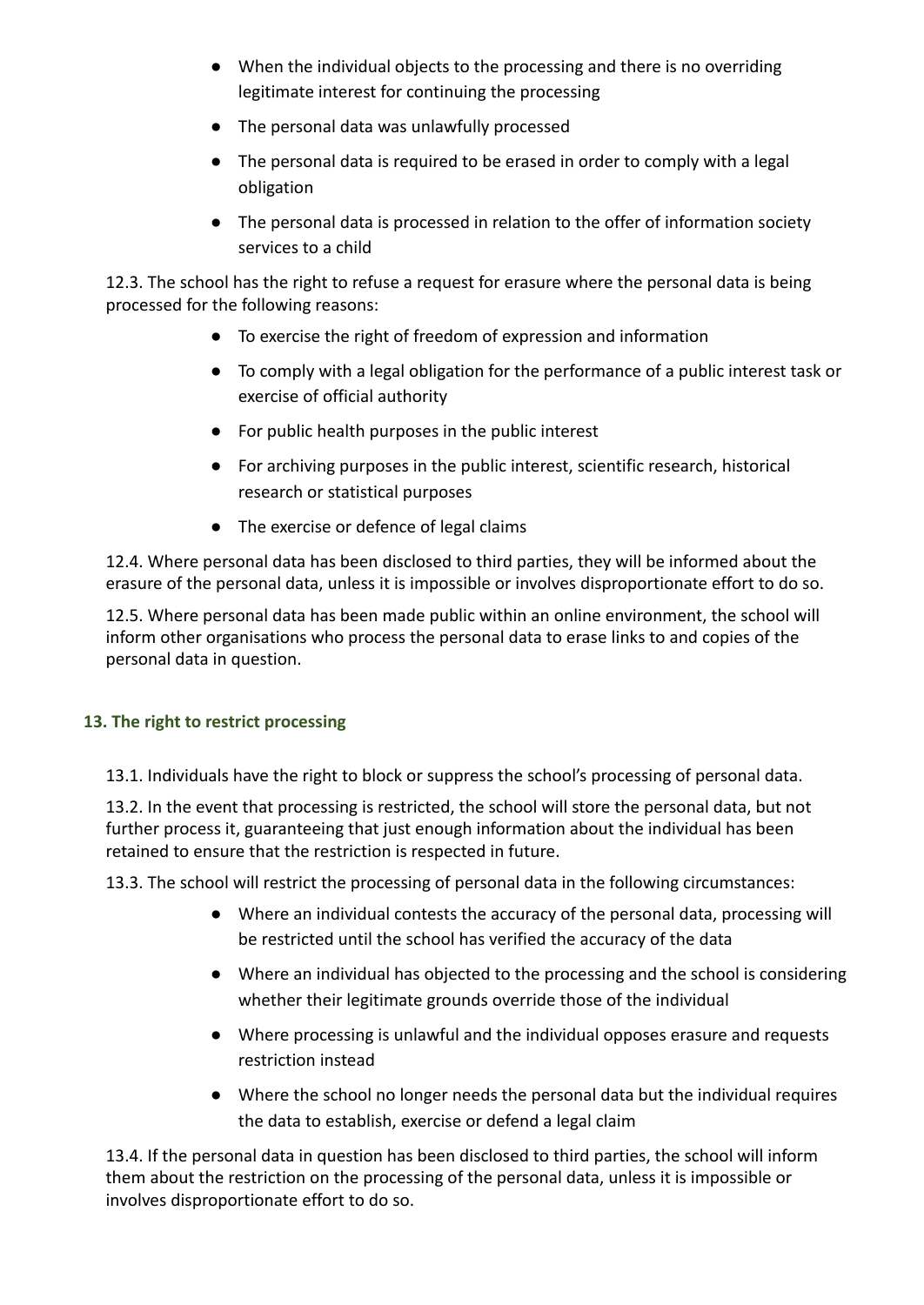13.5. The school will inform individuals when a restriction on processing has been lifted.

# **14. The right to data portability**

14.1. Individuals have the right to obtain and reuse their personal data for their own purposes across different services.

14.2. Personal data can be easily moved, copied or transferred from one IT environment to another in a safe and secure manner, without hindrance to usability.

14.3. The right to data portability only applies in the following cases:

- To personal data that an individual has provided to a controller
- Where the processing is based on the individual's consent or for the performance of a contract
- When processing is carried out by automated means

14.4. Personal data will be provided in a structured, commonly used and machine-readable form.

14.5. The school will provide the information free of charge.

14.6. Where feasible, data will be transmitted directly to another organisation at the request of the individual.

14.7. The school is not required to adopt or maintain processing systems which are technically compatible with other organisations.

14.8. In the event that the personal data concerns more than one individual, the school will consider whether providing the information would prejudice the rights of any other individual.

14.9. The school will respond to any requests for portability within one month.

14.10. Where the request is complex, or a number of requests have been received, the timeframe can be extended by two months, ensuring that the individual is informed of the extension and the reasoning behind it within one month of the receipt of the request.

14.11. Where no action is being taken in response to a request, the school will, without delay and at the latest within one month, explain to the individual the reason for this and will inform them of their right to complain to the supervisory authority and to a judicial remedy.

# **15. The right to object**

15.1. The school will inform individuals of their right to object at the first point of communication, and this information will be outlined in the privacy notice and explicitly brought to the attention of the data subject, ensuring that it is presented clearly and separately from any other information.

15.2. Individuals have the right to object to the following:

- Processing based on legitimate interests or the performance of a task in the public interest
- Direct marketing
- Processing for purposes of scientific or historical research and statistics.

15.3. Where personal data is processed for the performance of a legal task or legitimate interests:

● An individual's grounds for objecting must relate to his or her particular situation.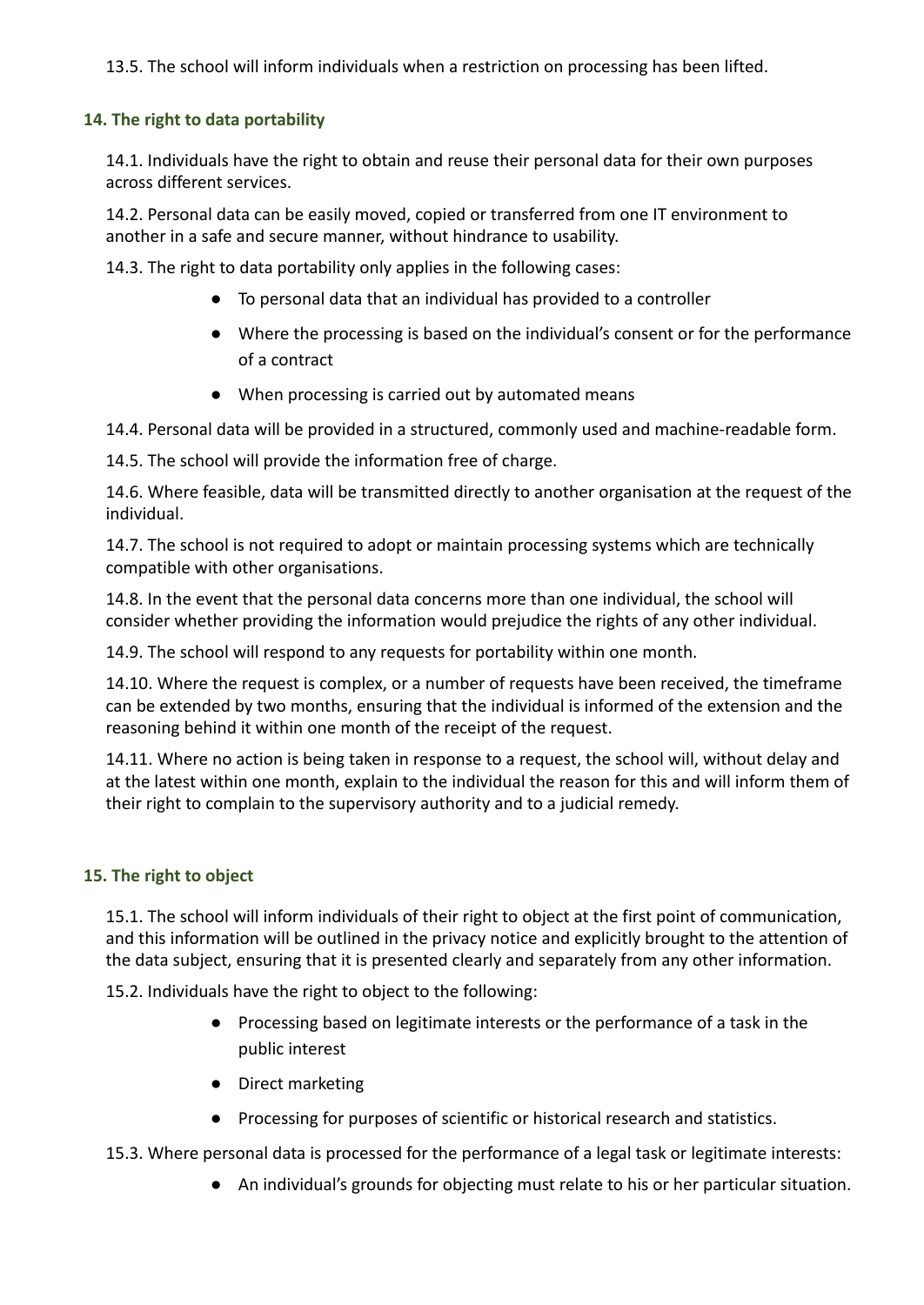- The school will stop processing the individual's personal data unless the processing is for the establishment, exercise or defence of legal claims, or, where the school can demonstrate compelling legitimate grounds for the processing, which override the interests, rights and freedoms of the individual.
- 15.4. Where personal data is processed for direct marketing purposes:
	- The school will stop processing personal data for direct marketing purposes as soon as an objection is received.
	- The school cannot refuse an individual's objection regarding data that is being processed for direct marketing purposes.

15.5. Where personal data is processed for research purposes:

- The individual must have grounds relating to their particular situation in order to exercise their right to object.
- Where the processing of personal data is necessary for the performance of a public interest task, the school is not required to comply with an objection to the processing of the data.

15.6. Where the processing activity is outlined above, but is carried out online, the school will offer a method for individuals to object online.

# **16. Privacy by design and privacy impact assessments**

16.1. The school will act in accordance with the GDPR by adopting a privacy by design approach and implementing technical and organisational measures which demonstrate how the school has considered and integrated data protection into processing activities.

16.2. Data protection impact assessments (DPIAs) will be used to identify the most effective method of complying with the school's data protection obligations and meeting individuals' expectations of privacy.

16.3. DPIAs will allow the school to identify and resolve problems at an early stage, thus reducing associated costs and preventing damage from being caused to the school's reputation which might otherwise occur.

16.4. A DPIA will be carried out when using new technologies or when the processing is likely to result in a high risk to the rights and freedoms of individuals.

16.5. A DPIA will be used for more than one project, where necessary.

16.6. High risk processing includes, but is not limited to, the following:

- Systematic and extensive processing activities, such as profiling
- Large scale processing of special categories of data or personal data which is in relation to criminal convictions or offences
- The use of CCTV.

16.7. The school will ensure that all DPIAs include the following information:

- A description of the processing operations and the purposes
- An assessment of the necessity and proportionality of the processing in relation to the purpose
- An outline of the risks to individuals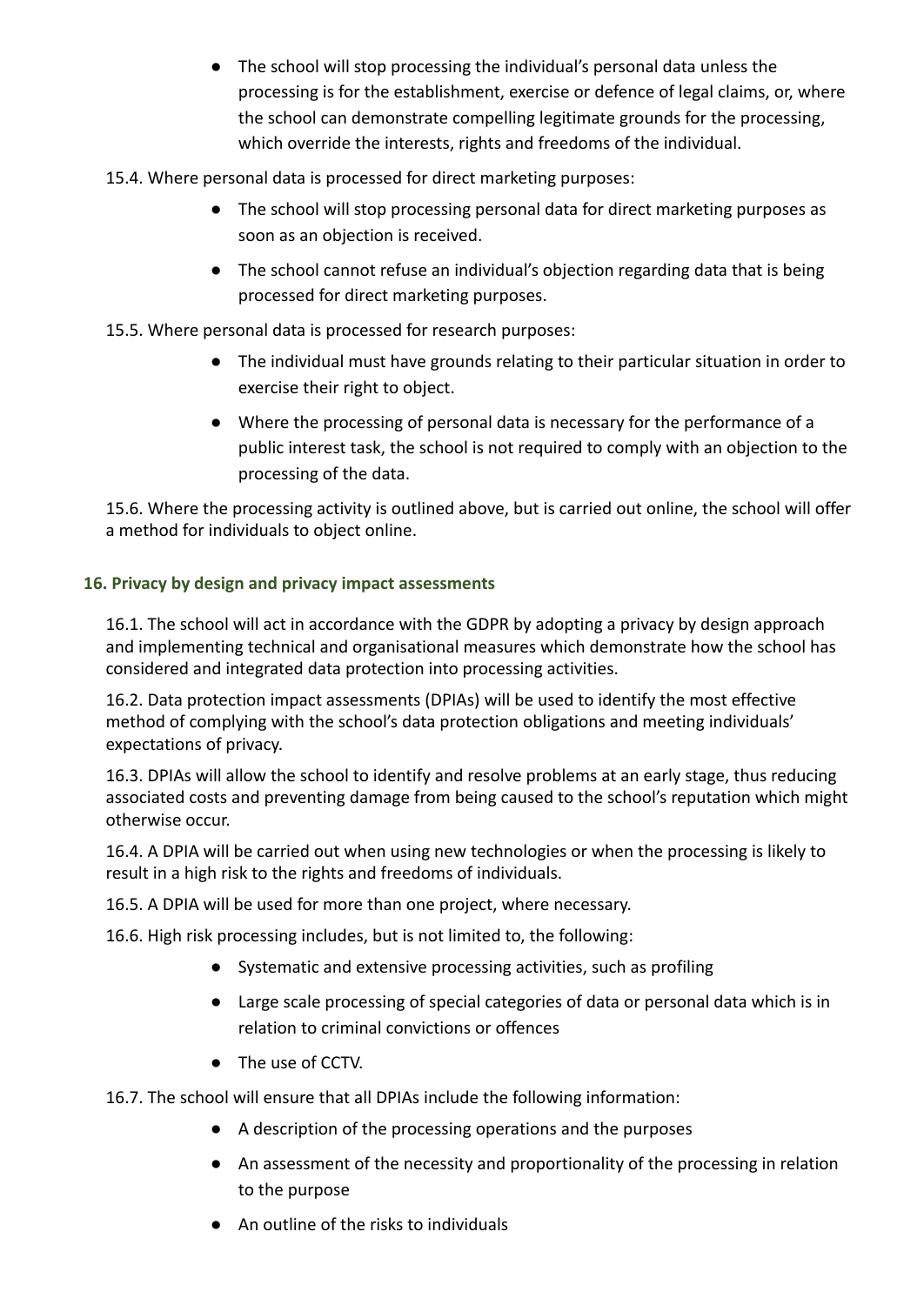● The measures implemented in order to address risk

16.8. Where a DPIA indicates high risk data processing, the school will consult the ICO to seek its opinion as to whether the processing operation complies with the GDPR.

# **17. Data breaches**

17.1. The term 'personal data breach' refers to a breach of security which has led to the destruction, loss, alteration, unauthorised disclosure of, or access to, personal data.

17.2. The head teacher will ensure that all staff members are made aware of, and understand, what constitutes a data breach as part of their CPD training.

17.3. Where a breach is likely to result in a risk to the rights and freedoms of individuals, the relevant supervisory authority will be informed.

17.4. All notifiable breaches will be reported to the relevant supervisory authority within 72 hours of the school becoming aware of it.

17.5. The risk of the breach having a detrimental effect on the individual, and the need to notify the relevant supervisory authority, will be assessed on a case-by-case basis.

17.6. In the event that a breach is likely to result in a high risk to the rights and freedoms of an individual, the school will notify those concerned directly.

17.7. A 'high risk' breach means that the threshold for notifying the individual is higher than that for notifying the relevant supervisory authority.

17.8. In the event that a breach is sufficiently serious, the public will be notified without undue delay.

17.9. Effective and robust breach detection, investigation and internal reporting procedures are in place at the school, which facilitate decision-making in relation to whether the relevant supervisory authority or the public need to be notified.

17.10. Within a breach notification, the following information will be outlined:

- The nature of the personal data breach, including the categories and approximate number of individuals and records concerned
- The name and contact details of the DPO
- An explanation of the likely consequences of the personal data breach
- A description of the proposed measures to be taken to deal with the personal data breach
- Where appropriate, a description of the measures taken to mitigate any possible adverse effects

17.11. Failure to report a breach when required to do so may result in a fine, as well as a fine for the breach itself.

# **18. Data security**

18.1. Confidential paper records will be kept in a locked filing cabinet, drawer or safe, with restricted access.

18.2. Confidential paper records will not be left unattended or in clear view anywhere with general access.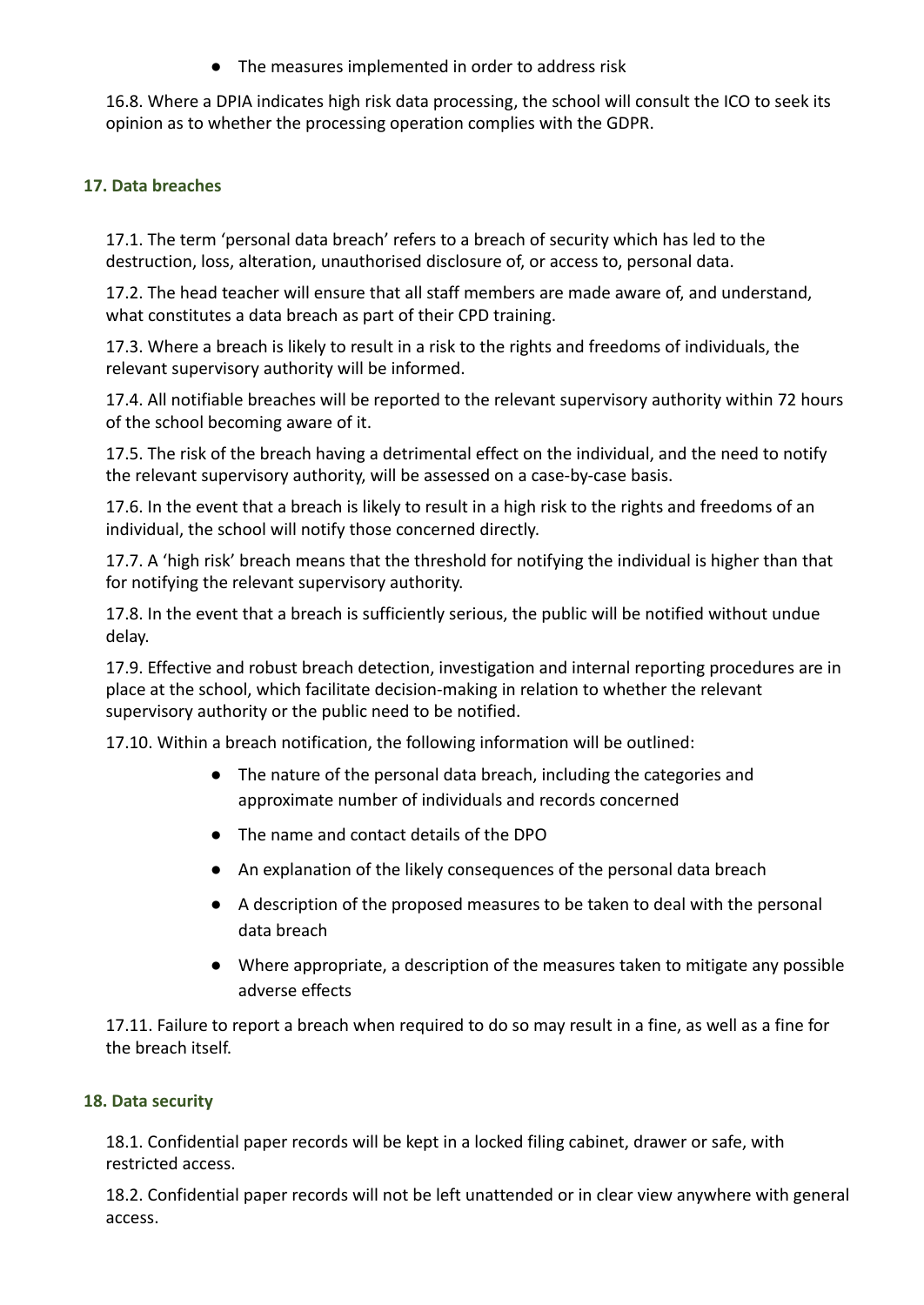18.3. Digital data is password-protected on local servers and NAS drive. Data that is backed up and taken off-site on portable drives or backed up to LGFL's cloud service is encrypted to AES-256 bit standards.

18.4. Memory sticks will not be used to hold personal information unless they are password-protected and fully encrypted.

18.5. All electronic devices are password-protected to protect the information on the device in case of theft.

18.6. All necessary members of staff are provided with their own secure login and password, and every computer regularly prompts users to change their password.

18.7. Emails containing sensitive or confidential information are password-protected if there are unsecure servers between the sender and the recipient.

18.8. Circular emails to parents are sent blind carbon copy (bcc), so email addresses are not disclosed to other recipients.

18.9. When sending confidential information by fax, staff will always check that the recipient is correct before sending.

18.10. Where personal information that could be considered private or confidential is taken off the premises, either in electronic or paper format, staff will take extra care to follow the same procedures for security, e.g. keeping devices under lock and key. The person taking the information from the school premises accepts full responsibility for the security of the data.

18.11. Before sharing data, all staff members will ensure:

- They are allowed to share it.
- That adequate security is in place to protect it.
- Who will receive the data has been outlined in a privacy notice.

18.12. Under no circumstances are visitors allowed access to confidential or personal information. Visitors to areas of the school containing sensitive information are supervised at all times.

18.13. The physical security of the school's buildings and storage systems, and access to them, is reviewed regularly. If an increased risk in vandalism/burglary/theft is identified, extra measures to secure data storage will be put in place.

18.14. Mapledown School takes its duties under the GDPR seriously and any unauthorised disclosure may result in disciplinary action.

18.15. The DPO is responsible for continuity and recovery measures are in place to ensure the security of protected data.

# **19. Publication of information**

19.1. Classes of information that will be made routinely available, include:

- Policies and procedures
- Minutes of meetings
- Annual reports
- Financial information
- 19.2. Classes of information specified above are made available quickly and easily on request.